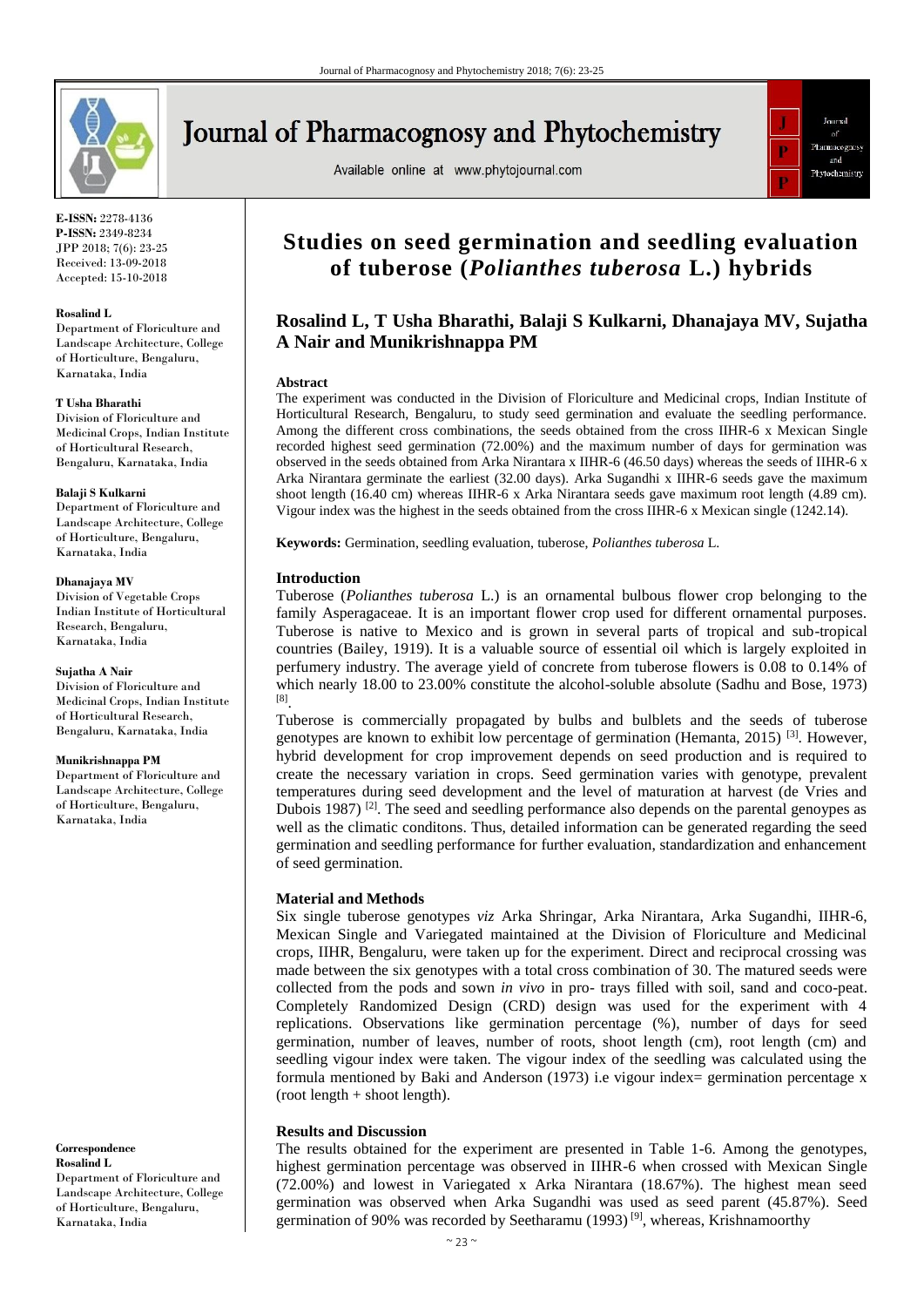$(2014)$  <sup>[4]</sup> recorded the highest germination percentage of 16.50% in the cross Arka Shringar x Mexican Single. Hemanta (2015)<sup>[3]</sup> had also recorded a maximum of 26% seed germination and maximum germination of 66% was noticed when fresh seeds of tuberose were sown (Raja *et al*., 2003) [7] . The germination per cent could be influenced by the parental genotypes, their genetic makeup as well as the prevailing temperature during the growing period.

The growing environmental condition also determines the germination rate of the seeds and the maximum number of days taken for seed germination was observed in the seeds of Arka Nirantara (46.50 days) when crossed with IIHR-6 as the male parent and the seeds of IIHR-6 x Arka Nirantara recorded to germinate the earliest (32.00 days). Ranchana and Kannan (2016)  $[6]$  recorded 53.64 days for seeds germination of Single x Variegated but Seetharamu (1993)<sup>[9]</sup> recorded lesser days for seed germination (17.00 days). The results are in conformity with the findings of Uma (1990)<sup>[10]</sup> in tuberose. The seed germination as recorded by Raja *et al*. (2003) [7] started at 22 days after sowing and completed at 55 days after sowing.

The shoot length was noticed to be the highest in the seedling obtained from Arka Sugandhi x IIHR-6 (16.40 cm) and lowest

in the seedling from Variegated x Arka Nirantara (8.95 cm). The mean shoot length was observed to be the highest in the seedlings obtained from Arka Nirantara (13.24 cm). The root length also showed variation among the different crosses. It was noticed to be the highest in the seedling obtained from IIHR-6 x Arka Nirantara (4.89 cm) and lowest in the seedling from Arka Sugandhi x Arka Nirantara (2.14 cm). The mean root length was observed to be the highest in the seedlings obtained from Nirantara (3.49 cm). Mean shoot length of 8.32 cm and root length of 9.05 cm was recorded by Ranchana  $(2013)$ <sup>[5]</sup> in tuberose.

The vigour index of the seedlings from various cross combinations was recorded maximum in IIHR-6 x Mexican single (1242.14) and minimum in Variegated x Arka Nirantara (226.34). The maximum mean vigour index was observed in the seedlings obtained from Arka Nirantara  $(754.22)$ . Ranchana  $(2013)$ <sup>[5]</sup> recorded a mean seedling vigour index of 780.71 among the seedlings of tuberose whereas 379 were reported in case of China aster (Tirakannanavar *et al*., 2015). The variation in seedling vigour index depends upon the roots and shoots length of the seedlings and the relative length of root and shoot of seedlings would predict their subsequent growth and performance.

| <b>Cross combination</b>       | <b>Germination</b> | Mean No. days for | No. of    | No. of    | Shoot length      | Root length | <b>Seedling vigour</b> |
|--------------------------------|--------------------|-------------------|-----------|-----------|-------------------|-------------|------------------------|
|                                | $\frac{6}{9}$      | germination       | leaves    | roots     | (c <sub>m</sub> ) | (cm)        | index                  |
| Arka Shringar x IIHR-6         | 44.00(6.60)        | 34.00             | 1.75      | 1.52      | 9.00              | 3.25        | 596.87                 |
| Arka Shringar x Mexican Single | 30.67(5.54)        | 38.75             | 2.15      | 1.25      | 12.13             | 2.39        | 443.95                 |
| Arka Shringar x Variegated     | 28.00(5.13)        | 37.25             | 2.00      | 1.42      | 11.83             | 2.76        | 405.87                 |
| Arka Shringar x Arka Sugandhi  | 56.00 (7.48)       | 40.25             | 2.42      | 1.75      | 12.39             | 2.83        | 863.72                 |
| Arka Shringar x Arka Nirantara | 45.34 (6.72)       | 32.25             | 1.88      | 1.42      | 13.74             | 3.38        | 657.33                 |
| Mean                           | 40.80              | 36.50             | 2.04      | 1.47      | 11.82             | 2.92        | 593.55                 |
| Range                          | 28.00-56.00        | 32.25-40.25       | 1.75-2.42 | 1.25-1.75 | 9.00-13.74        | 2.39-3.38   | 405.87-863.72          |
| CV <sub>%</sub>                | 13.10              | 8.75              | 11.56     | 22.60     | 16.39             | 35.50       | 23.67                  |
| SE(d)                          | 0.67               | 2.26              | 0.17      | 0.24      | 1.37              | 0.73        | 114.70                 |
| $CD$ (p=0.05)                  | 1.44               | 4.73              | 0.35      | NS        | 2.87              | NS          | 246.03                 |

**Table 1:** Studies on seed germination and seedling parameters using Arka Shringar as seed parent

NS: Non-significant; Parentheses: Square root transformed data

|  | Table 2: Studies on seed germination and seedling parameters using Arka Nirantara as seed parent |  |  |  |
|--|--------------------------------------------------------------------------------------------------|--|--|--|
|  |                                                                                                  |  |  |  |

| <b>Cross combination</b>        | <b>Germination</b> | Mean No. days for | No. of    | No. of    | Shoot length | Root length | <b>Seedling vigour</b> |
|---------------------------------|--------------------|-------------------|-----------|-----------|--------------|-------------|------------------------|
|                                 | $\frac{0}{0}$      | germination       | leaves    | roots     | (cm)         | (cm)        | index                  |
| Arka Nirantara x Arka Shringar  | 32.00(5.50)        | 35.00             | 2.00      | 1.33      | 14.15        | 2.65        | 645.29                 |
| Arka Nirantara x IIHR-6         | 38.67(6.18)        | 46.50             | 2.88      | 2.13      | 11.52        | 4.84        | 602.11                 |
| Arka Nirantara x Mexican Single | 44.00(6.60)        | 33.00             | 2.00      | 1.21      | 14.83        | 3.04        | 814.71                 |
| Arka Nirantara x Variegated     | 66.67(8.16)        | 40.25             | 2.25      | 1.75      | 13.98        | 3.96        | 1228.51                |
| Arka Nirantara x Arka Sugandhi  | 32.00(5.65)        | 43.25             | 2.21      | 1.33      | 11.72        | 2.96        | 480.47                 |
| Mean                            | 42.67              | 39.60             | 2.27      | 1.55      | 13.24        | 3.49        | 754.22                 |
| Range                           | 32.00-66.67        | 33.00-46.50       | 2.00-2.88 | 1.21-2.13 | 11.52-14.83  | 2.65-4.84   | 480.47-1228.51         |
| $CV\%$                          | 14.36              | 10.28             | 11.15     | 16.77     | 10.48        | 46.28       | 28.55                  |
| SE(d)                           | 0.75               | 2.88              | 0.18      | 0.18      | 0.98         | 1.14        | 175.84                 |
| $CD$ ( $p=0.05$ )               | 1.61               | 6.02              | 0.37      | NS        | 2.05         | 2.39        | 377.18                 |

NS: Non-significant; Parentheses: Square root transformed data

**Table 3:** Studies on seed germination and seedling parameters using Arka Sugandhi as seed parent

| <b>Cross combination</b>       | <b>Germination</b> | Mean No. days for | No. of        | No. of    | <b>Shoot length</b> | Root length | <b>Seedling vigour</b> |
|--------------------------------|--------------------|-------------------|---------------|-----------|---------------------|-------------|------------------------|
|                                | $\frac{6}{9}$      | germination       | <b>leaves</b> | roots     | (cm)                | (cm)        | index                  |
| Arka Sugandhi x Arka Shringar  | 50.67 (7.11)       | 36.25             | 2.25          | 1.50      | 10.91               | 3.15        | 701.83                 |
| Arka Sugandhi x IIHR-6         | 61.34(7.83)        | 36.50             | 2.00          | 1.25      | 16.40               | 2.56        | 1193.58                |
| Arka Sugandhi x Mexican Single | 26.67(5.10)        | 43.00             | 2.25          | 1.71      | 12.01               | 2.49        | 369.82                 |
| Arka Sugandhi x Variegated     | 45.34 (6.73)       | 38.75             | 2.00          | 1.50      | 12.09               | 3.31        | 704.02                 |
| Arka Sugandhi x Arka Nirantara | 45.34(6.71)        | 36.75             | 1.85          | 1.15      | 10.96               | 2.14        | 642.36                 |
| Mean                           | 45.87              | 38.25             | 2.07          | 1.42      | 12.48               | 2.73        | 722.32                 |
| Range                          | 26.67-61.34        | 36.25-43.00       | 1.85-2.25     | 1.15-1.71 | 10.91-16.40         | 2.14-3.31   | 369.82-1193.58         |
| CV <sub>%</sub>                | 22.84              | 7.49              | 8.10          | 21.19     | 8.96                | 25.80       | 16.76                  |
| SE(d)                          | 0.99               | 2.03              | 0.12          | 0.21      | 0.79                | 0.50        | 98.86                  |
| $CD$ (p=0.05)                  | 2.12               | 4.24              | 0.25          | <b>NS</b> | 1.65                | <b>NS</b>   | 212.05                 |

NS: Non-significant; Parentheses: Square root transformed data